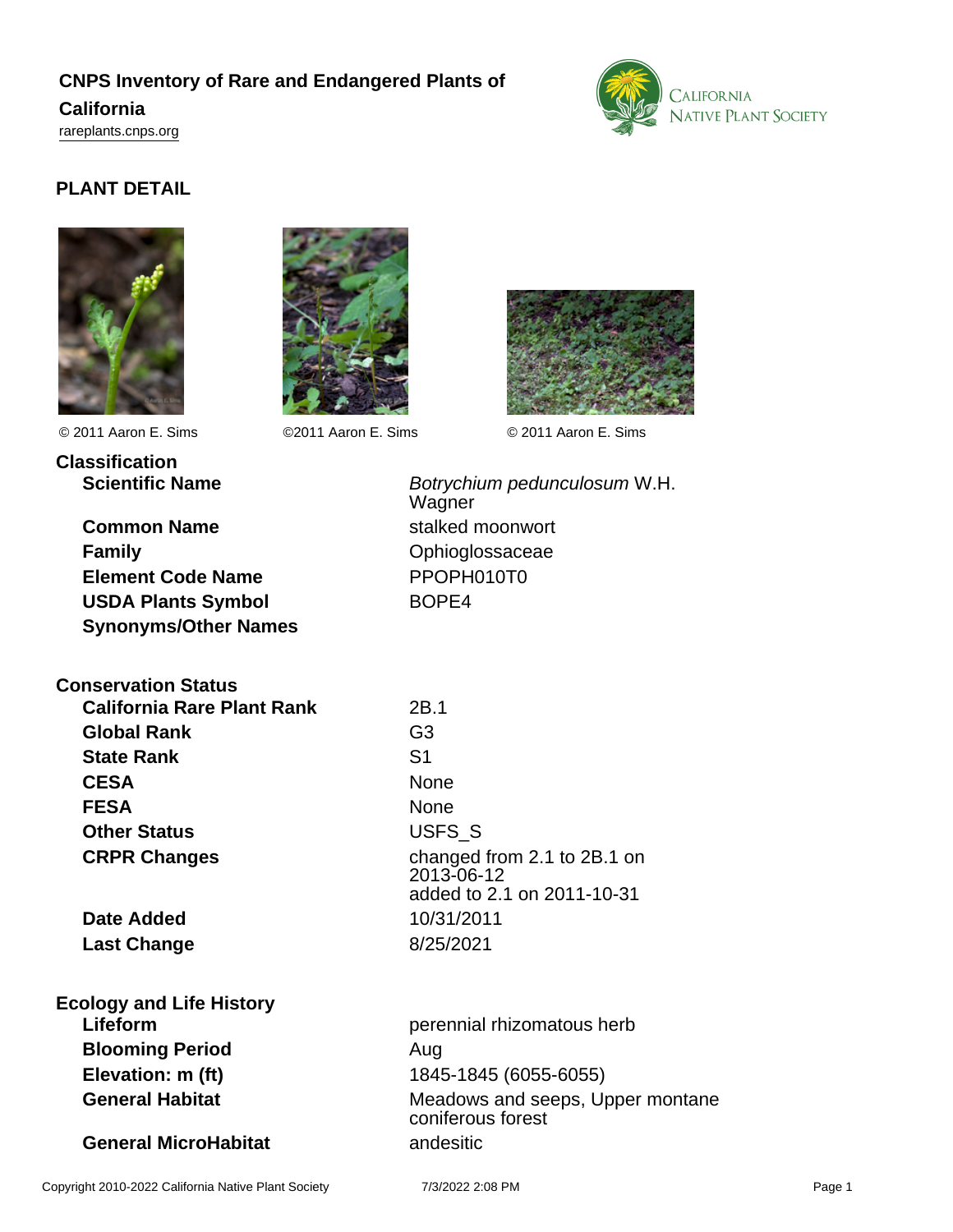## **Element Occurrence Data from California Natural Diversity Database**

| <b>Total Element Occurrences</b> |   |
|----------------------------------|---|
| <b>Element Occurrence Ranks</b>  |   |
| Excellent (A)                    | O |
| Good (B)                         |   |
| Fair (C)                         | 0 |
| Poor (D)                         | ი |
| None $(X)$                       | ი |
| Unknown (U)                      | 1 |
| <b>Occurrence Status</b>         |   |
| Historical, $> 20$ years         |   |
| Recent, $<$ 20 years             | 1 |
| <b>Presence</b>                  |   |
| <b>Presumed Extant</b>           | 1 |
| <b>Possibly Extirpated</b>       |   |
| <b>Presumed Extirpated</b>       |   |
|                                  |   |

### **Location**

| <b>CA Endemic</b> | No |
|-------------------|----|
| <b>Counties</b>   |    |
| Tuolumne (TUO)    |    |

### **States**

Alaska (AK), California (CA), Idaho (ID), Montana (MT), Oregon (OR), Washington (WA)

### **Quads**

Cherry Lake North (3811918)

#### **Notes**

Definitions of codes preceding a county and/or quad:

\* Presumed extirpated

(\*) Possibly extirpated

Species may be present in other areas where conditions are favorable. These data should NOT be substituted for pre-project review or for on-site surveys.

## **General Notes**

Discovered in CA by Jennie Haas in 2010; known in CA only from Stanislaus NF. Threatened by overgrazing and excessive trampling. Similar to B. ascendens and B. hesperium. Hybridizes with B. pinnatum. Not in The Jepson Manual (1993) or TJM 2. See American Fern Journal 76(2):33-47 (1986) for original description.

## **Distribution**